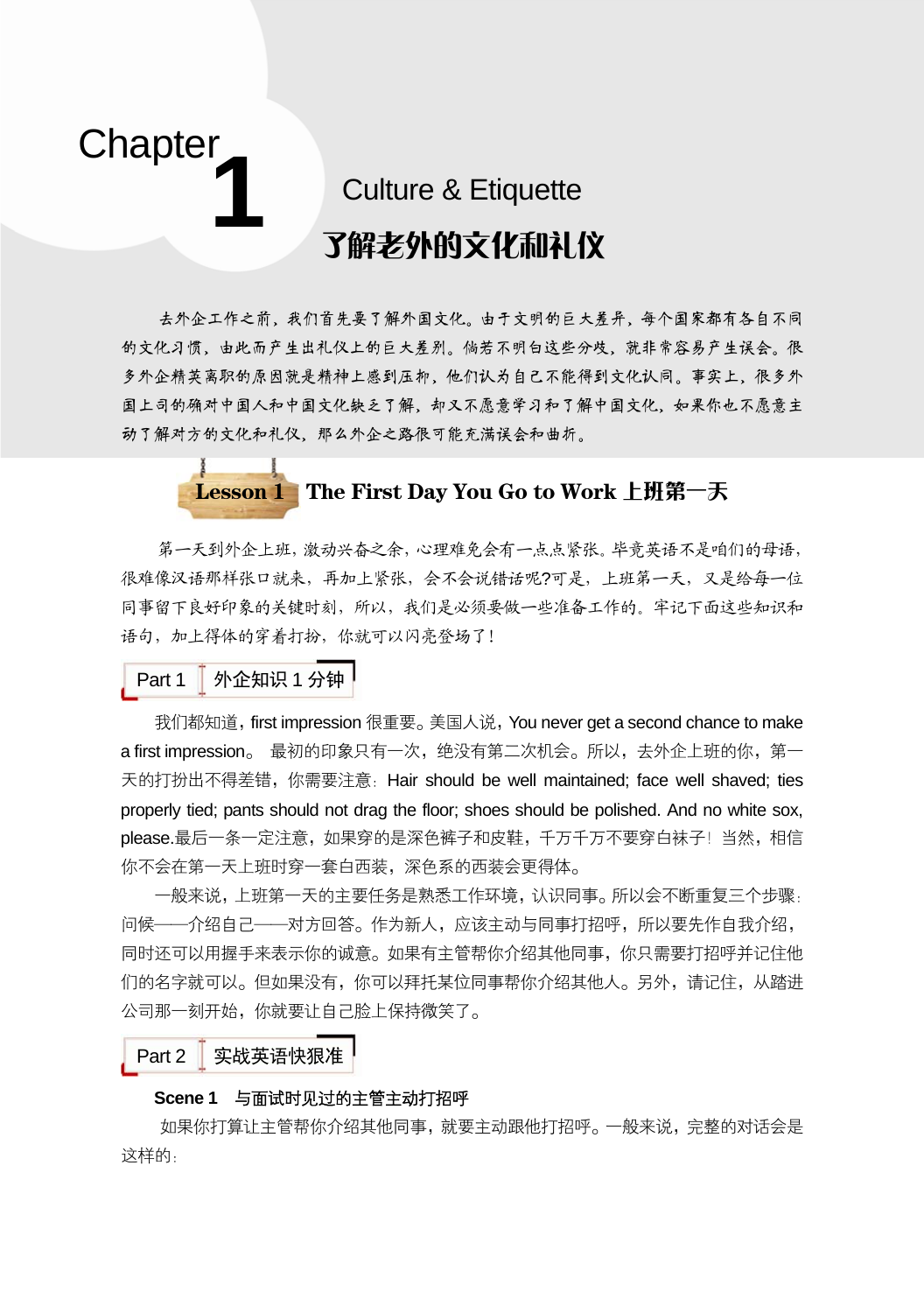#### 英语不"狠",事业不稳:进外企必须学好的 99 堂英文课

Mark: Good morning Mr. Miller, it's a pleasure to meet you again.

Miller: Nice to see you.

Mark: Shall I meet my colleagues?

Miller: Sure, come with me.

Miller: Cathy, I would like you to meet our new comer, Mark, he just graduated from Beijing University.

Cathy: Nice to meet you, I'm your schoolfellow.

Mark: Oh, yeah? That's great! I am new to the working world and would appreciate your guidance.

Cathy: That's all right, I will try my best to assist if you need any help.

Mark: Great!

Miller: Well, as other guys are still not in, I'll introduce you to them later.

Mark: All right.

我们不一定像 Mark 一样可以幸运地遇到一位校友,不过不管是不是校友,我们都可以像 Mark 一样,请对方多多指教。

#### **Scene 2** 主管主动向你打招呼

Miller: Welcome!

 $\overline{\phantom{0}}$ Chapter Mark: Thank you, I'm delighted to be working here, Mr. Miller.

接下来, 对话会与 Scene 1 相同。但倘若主管没有主动提出为你介绍, 你除了可以向上 文那样说之外,还可以用到下面的句子:

Could you introduce me to the colleagues? (您能帮我介绍同事们吗?)

I don't know anyone here. You'll have to introduce me. (这里的人我都不认识,您得给我 作介绍。)

#### **Scene 3** 向众人介绍自己

最简短的介绍:I'm Mark.

最常见的: Let me introduce myself. My name's Mark.

最有礼貌、信息最完整的:Good Morning. Let me introduce myself. My name's Mark Lin and I'm new here.

#### **Scene 4** 了解公司规章制度

Miller: I'm glad you'll be working for us. We're like a big family here. We all work together as a team.

Mark: That's great. I'm eager to start.

Miller: Well, let me tell you about some of our policies and practices here.

2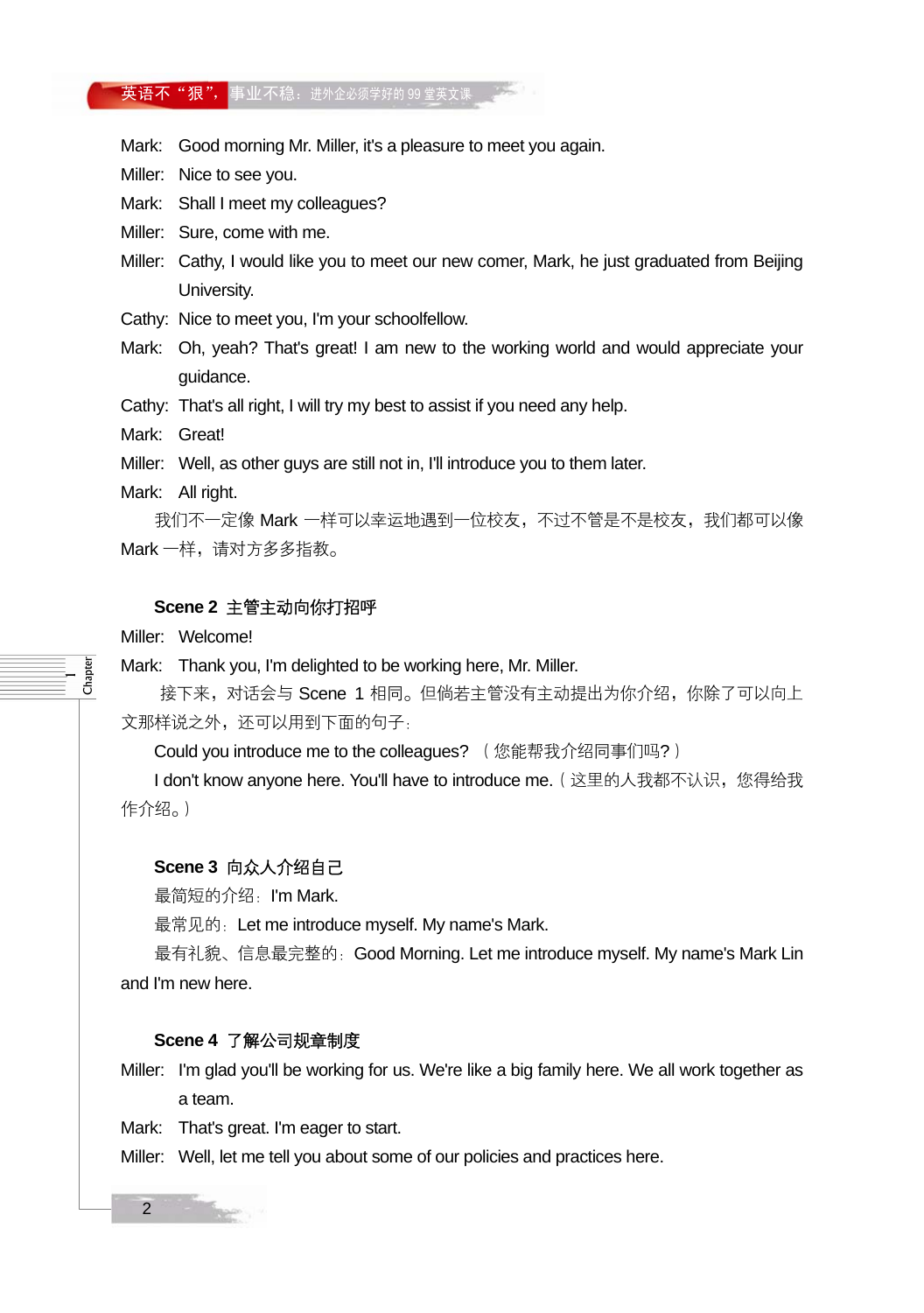- Mark: All right. That will be a big help. I'm fresh out of college.
- Miller: We requite all our employees to arrive for working on time and we insist that they keep their lunch hours to a reasonable length.
- Mark: I understand. That seems easy to follow.
- Miller: Employee character is very important to us. We expect everyone here at C&C to be industrious, cooperative, honest and open-minded.
- Mark: I'm very glad to hear that. I think I possess all of those qualities.
- Miller: We also try to do the best we can for our employees. We feel obligated to provide a safe working environment, and we make every effort to listen to our employees' concerns.
- Mark: That's very admirable. That's also one of the reasons I wanted to work here.
- Miller: Now, perhaps you have some questions. Is there any additional information I can provide?
- Mark: Yes, as a matter of fact. I have a few questions.
- Miller: Certainly. Go ahead!
- Mark: Will I be required to have a medical examination before I start work?
- Miller: Yes, definitely. But the company will cover the expense.
- Mark: And would I have to go through special training or preparations for the job?
- Miller: Yes, you would. Our company believes in employee training and self-improvement.
- Mark: And would it be necessary for me to work on weekends?
- Miller: No, that wouldn't be necessary.
- Mark: And one more question: do employees here have to go through a probation period?
- Miller: No, they don't. Once you are hired you have the same rights and great privileges as other employees.
- Mark: I see. That's great.
- Miller: Do you have any other questions?
- Mark: No, I don't think so. You've been so helpful.
- Miller: All right. I'm glad to hear that.
- Mark: Well, I've probably taken up enough of your time.
- Miller: We'll talk again soon.
- Mark: I've enjoyed talking with you. Thank you very much.
- Miller: You're very welcome.

在这段对话中,Mark 和主管谈论了公司对员工的要求、体检、岗前培训、周末加班、试 用期等话题,这些问题都是新人最关心的。倘若你也想了解,就好好记住上面的句子吧。

当然,上班第一天,你一定不能忘记那句初次见面时必不可少的话,就是 Nice to meet you.

—<br>— Chapter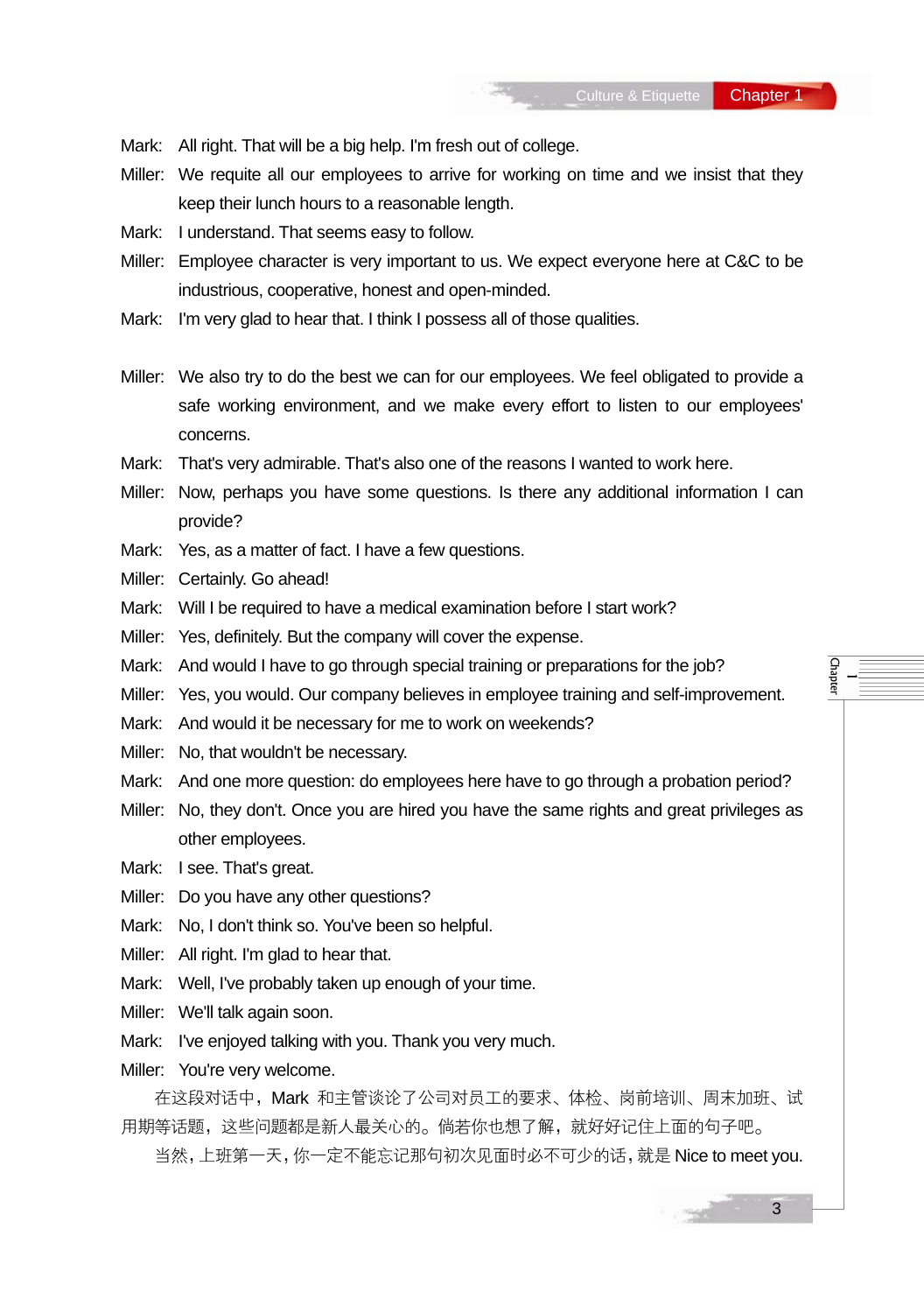#### <mark>英语不"狠",</mark>事业不稳:进外企必须学好的 99 堂英文课

每当同事报上姓名时,你一定要记得说这句话。当然,变换一下,用 Glad to meet you.或 Pleased to meet you.也不错。你还可以考虑:It was very nice to have met you. 和 It was nice meeting you.简短的介绍和问候之后,就是告别了,别忘了另一句话: Hope to see you again.

#### Part 3 用名言华丽点缀

Wisdom in the mind is better than money in the hand.

脑中有知识,胜过手中有金钱。

All things are difficult before they are easy.

凡事必先难后易。

Keep conscience clear, then never fear.

倘若问心无愧,就能永无畏惧。

Four short words sum up what has lifted most successful individuals above the crowd: a little bit more.

四个简短的词汇概括了成功的秘诀:多一点点!

## Lesson 2 Names and Forms of Address 姓名与称呼

大街上,叫人家"阿姨"惹来个大白眼也就算了,但职场是个敏感地带,可不能随便称呼。 那么新人到底该怎样称呼同事呢?叫得太生硬显得生分,叫得太亲昵又不知道对方是不是乐意。 看来,找到恰当的职场称呼,还真不是件容易的事。而且,上班第一天认识了那么多新同事, 怎样一下子记住他们的名字呢?

Part 1 | 外企知识 1 分钟

 $\overline{\phantom{0}}$ Chapter

> 一般来说,在外企大家都有英文名字,理论上应该称呼英文名字。但有人会担心:自己是 新人,直接叫名字会不会太随便,要不要加后缀?比如,对于叫 Daisy 的女同事,是直接叫她 Daisy,还是 Daisy 姐, 又或是 Daisy 前辈?可是女人都忌讳自己年龄大, 会不会让她不高兴呢? 如果叫前辈,别人肯定以为自己偶像剧看多了,怎么办呢?

> 其实称呼同事要入乡随俗。不同的外企公司里的称呼会因为不同的公司文化而有所不同。 有的公司严肃正式,称呼一律要带上"先生"、"女士"等字样,有的则很宽松,直呼名字就可 以了。而且, Every Office has its own protocol for who is called by his or her first name and who is called by his or her title. New employees should follow suit, after listening carefully to how people are addressed. 每个办公室对于称呼某人名字或者是称呼他/她的头衔都有固定的习 惯。新人要遵循习惯,注意别人是怎样称呼的。

> 此外,还得根据场合称呼。在会议室等正式场合,要用正式称呼,以示郑重;在下班后的 聚餐或是闲聊等场合下,就可以随意一些了。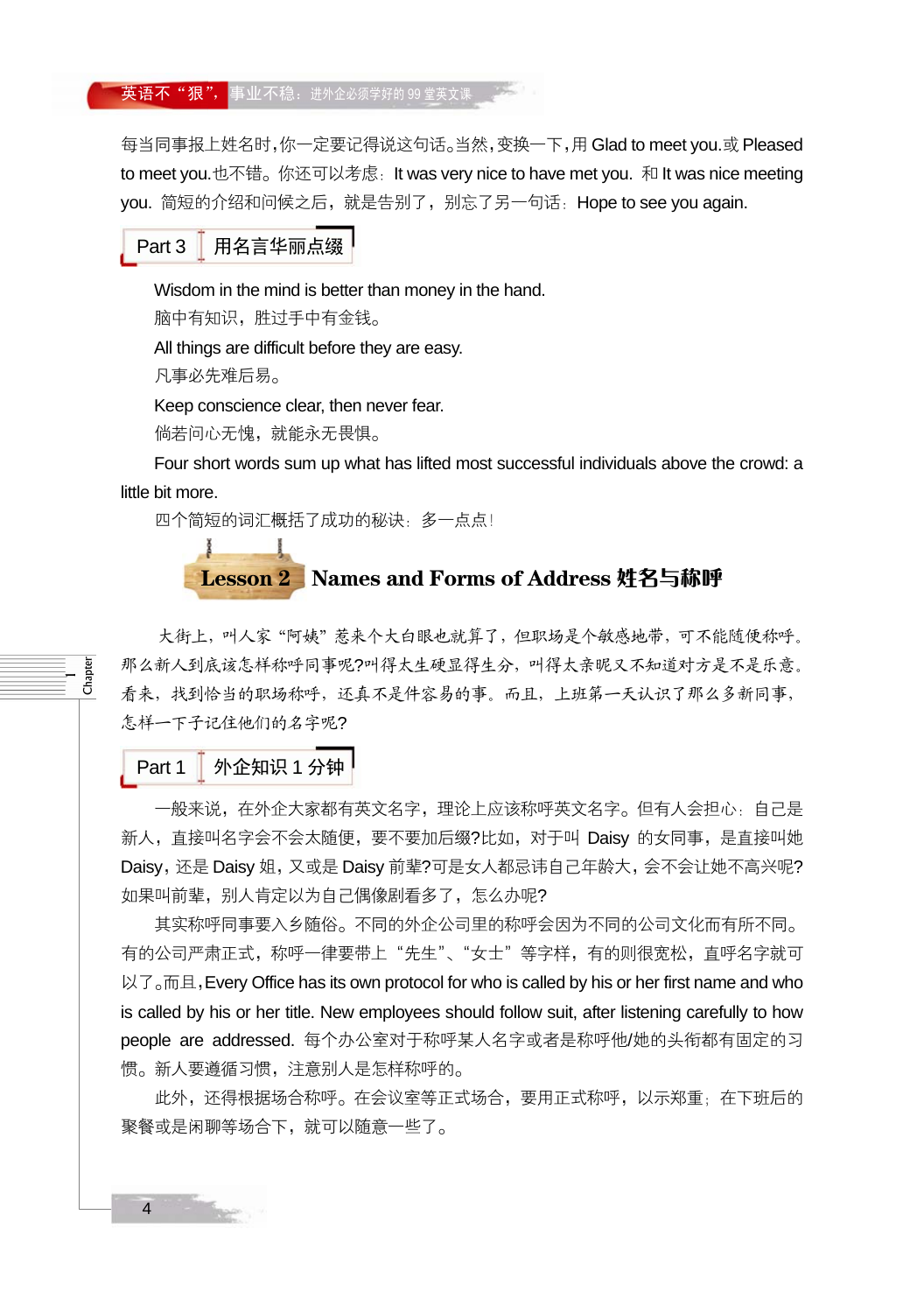Part 2 实战英语快狠准

#### **Scene 1** 取个好听的英文名字

撞衫很尴尬,撞名也一样,尤其是英文名字,撞名太常见了,因为大家通常只称呼名字, 不称呼姓氏,所以撞名几率大大增加。如果不想经常在部门遇到另一位 Mike, Ann, Vivian, 最好选择一个既好听又好记,还能匠心独具的名字。

#### 好听的英文女名

1. Ashley 意思是"来自木岑树林的人"。Ashley 这个名字给人的印象是,一个非常美丽 的医生或律师等高级职业妇女,品味很高,道德标准也很高,娇羞但很友善。

2.Amanda 来自拉丁语"爱",意为值得爱的。Amanda 表示可爱的人,人们认为她保守、 美丽又纤细,甜美且富有。

3.Brittany 在拉丁文的意思是"来自英格兰"。这个名字给人的感觉是苗条漂亮,有教养, 为人很好,有时会耍耍小脾气,很有自信。

4.Jennifer 源自威尔士文"纯洁"的意思,涵义为施魔法的女人,迷人的女人。近来 Jennifer 已变成一个受欢迎的名字。人们认为 Jennifer 这个名字非常可爱。

5. Jessica 希伯来语中的"财富", 涵义为上帝的恩宠。大部分人认为 Jessica 是个甜美 受欢迎的女孩;也有人认为她是个美丽骄纵的富家女孩;还有人认为她是难以驾驭的女强人。

6.Katherine 源自希腊文"纯洁的"一词。Katherine 是个很普遍的名字,人们对这个名 字有两种看法:一是美丽、优雅,处于上流社会的世故者,拘谨、严肃、举止合宜;一是普通 的女人、友善、受欢迎,又有教养。

7.Megan 在古英文中是"伟大的"意思。Megan 给人的印象是像小精灵般的女孩,她可 爱、充满朝气、轻快灵活、爱嬉笑。

8.Nicole 希腊语"胜利的人们"。人们把 Nicole 比作中国娃娃,意谓娇小、美丽的年轻 女孩,甜美浪漫,但容易破碎;在美丽、纤细的外表下却带着一股刚毅、独立的气质。

9. Sarah 希伯来语中的"公主"。她给人的感觉是保守、甜美、身材不高、待人随和。

10.Stephanie 同样来自希腊语,有"皇冠、花环、荣誉的标志"的意思。她代表了美丽、 温柔、苗条、体贴,心思细密,有一种很特殊的风味,像是时装模特儿。

#### 好听的英文男名

1. Alex 是 Alexander 的简写,人们认为 Alex 是身强体健、有着希腊血统的男子,聪明、 和善、令人喜爱。

2. Alan 据传,英国有一位诗人,叫 Alawn,近似于 Alan,后来,这个名字常变形为 Ailian、 Allan、Ailin、Ailon 等等。Alan 的发音近似于撒克逊语 Aylwyn 或 Alwyn(熟悉的朋友)的意思, 所以它在英国很为人所欢迎。

3.Chris 为 Christian, Christopher 的简写。Chris 给人的印象是外表清爽的标准美国男孩, 聪明、可爱又有趣。

4.Eric(挪威语)永远的领导者,永远的力量,也是 Frederick 的简写。Eric 被叙述为受

—<br>— Chapter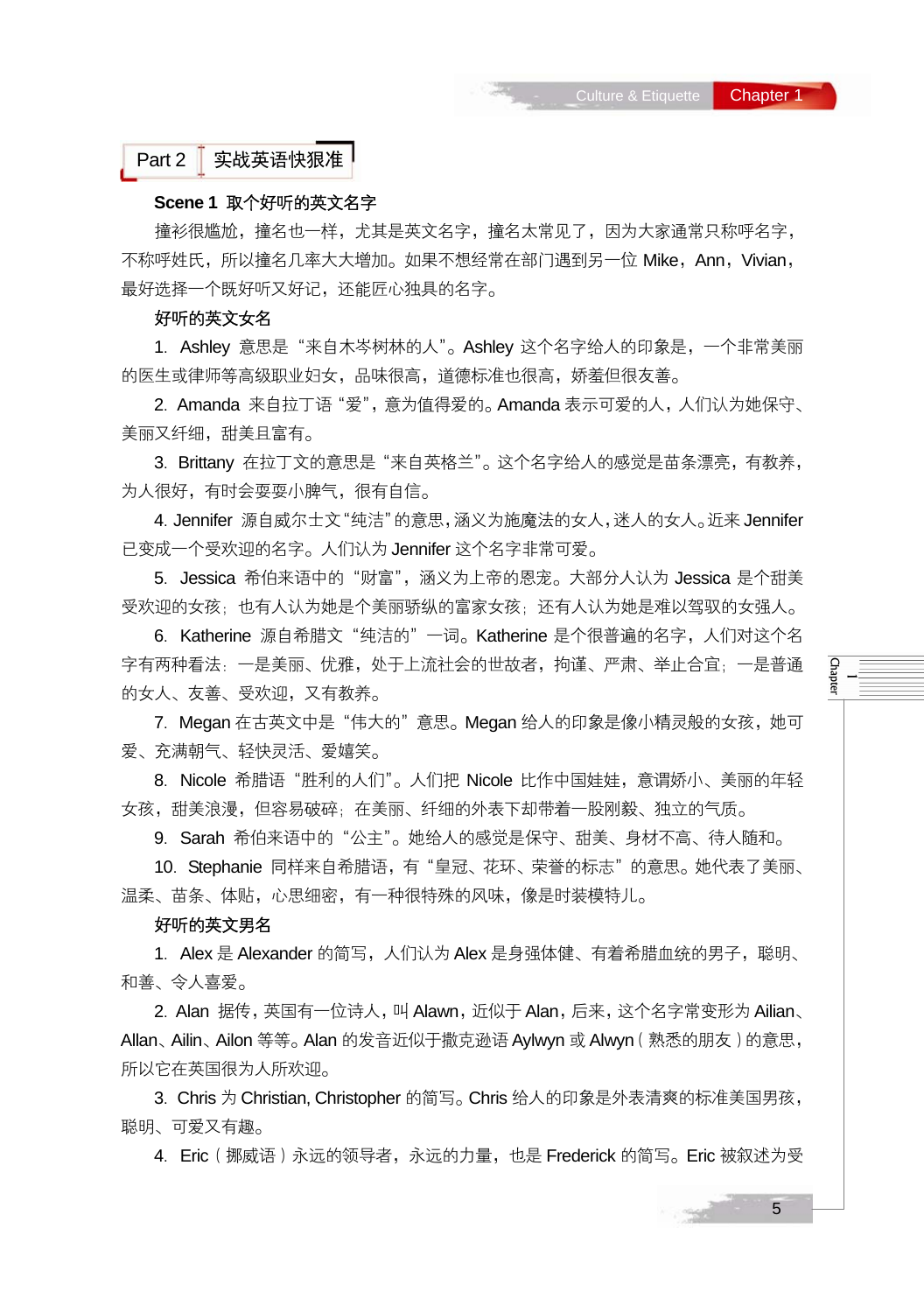#### 英语不"狠",事业不稳:进外企必须学好的 99 堂英文课

欢迎的斯堪地纳维亚人,有自信、聪明而且心地善良。

5. Kenny 是 Kenneth 的简写, Kenny 被认为是普通的美国男孩, 年轻的足球英雄而且心 地善良,成年后也是个肯为家庭投注心力的好男人。

6.Ryan(爱尔兰语)"小国王"。Ryan 被形容为强壮活跃的男子,长得很英俊却很害羞。

7. Sidney (法文)由圣者丹尼斯衍生出。Sidney 这个名字令人联想到学有专长的专家, 英俊又善良。虽然有人认为 Sidney 是反传统且不按牌理出牌之人。

8.Simon 希伯来人,意为听者。Simon 被视作强壮魁梧的男子,不是有着安静简朴的个 性,就是聪明而富创造力。

9. Steven 同 Stephen。人们心目中的 Steven 是高壮、英俊的男子,沉静、斯文有礼, 性格和善。

10. Vincent (拉丁语) "征服"。大部分的人认为 Vincent 是沉静如艺术品般的男人,稳重 且善解人意。然而也有人认为 Vincent 是邪恶的罪人。

当然,我们的 Mark 这个名字也不错, 人们认为 Mark 是爱好运动、非常英俊的男人, 风 趣、追求自由,而且是个细心的朋友。难怪会有那么多人叫 Mark 呢。

#### **Scene 2** 如何快速记住同事的名字

刚一上班, Mark 就有问题要请教自己的校友 Cathy 了。他说自己昨天已经非常努力去记 各位同事的名字,可是今天一见面, 却还是记不住。于是, Cathy 教给他一个办法:

Cathy: I have a simple way to remember names.

Mark: Really? Can you tell me?

Cathy: I have an acronym (首字母缩写) that helps me.

Mark: What is it?

 $\overline{\phantom{0}}$ Chapter

> Cathy: An acronym is an abbreviation formed by using the first letter of words in a phrase or name.

Mark: I see, abbreviations.

Cathy: The acronym I use to remember names is FACE. F stands for focus.

Mark: Yes, but it's difficult. And A?

Cathy: The "A" is for ask. Repeat the name in the form of a question. For example, if you are introduced to Bill, you can ask, "Bill?"

Mark: Doesn't it strange?

Cathy: Of course not. It is natural that you would want to verify the name and make sure you heard correctly.

Mark: It makes sense. Then, What is the C representative?

Cathy: The "C" is for comment. Make a comment about the person's name  $-$  a comment that connects the name to someone or something that you can recall later.

Mark: You mean that if somebody tell me his name is Bill, and I can say "Bill? As in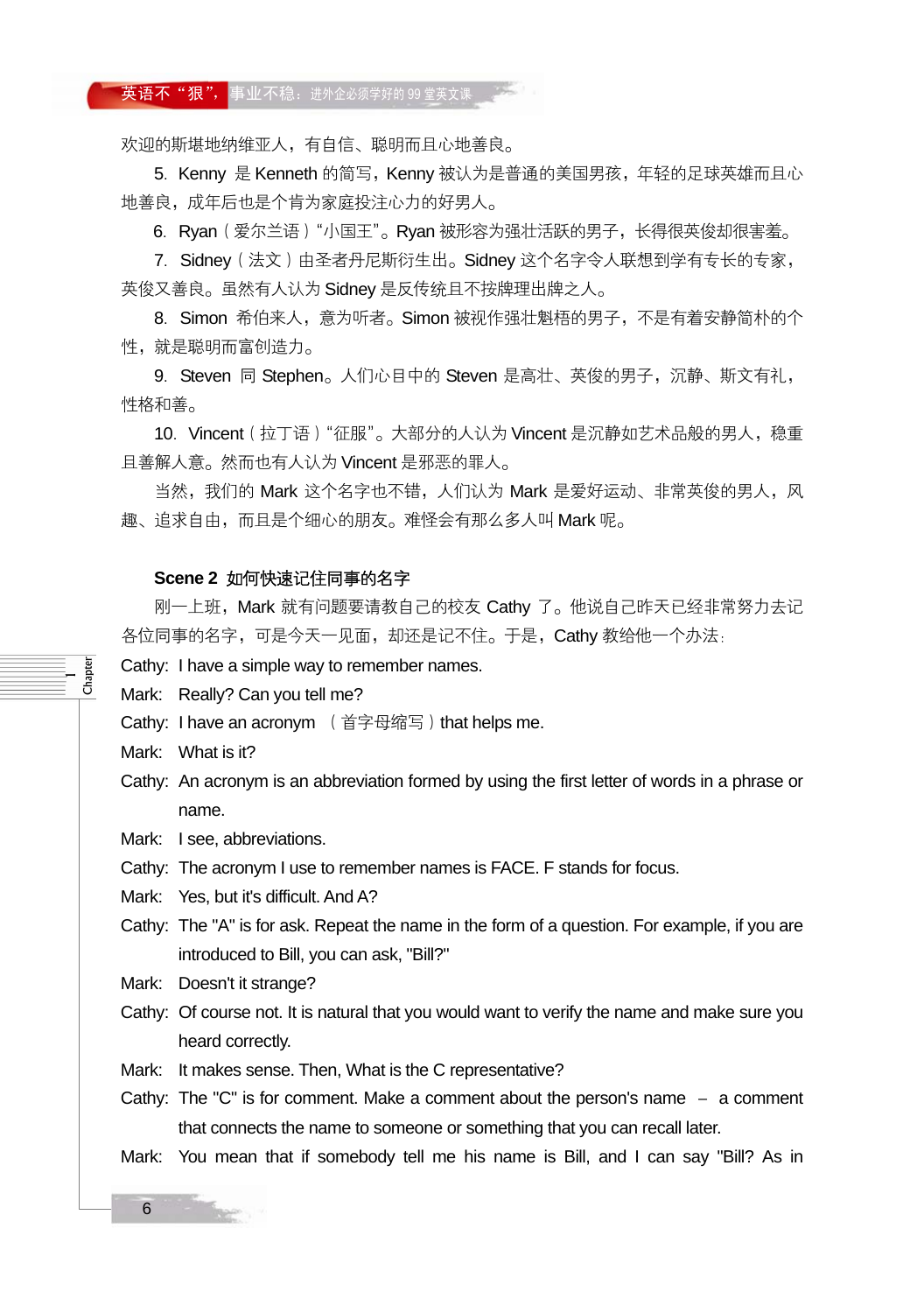—<br>— Chapter

President Bill Clinton?"

- Cathy: You are clever. It is also a conversation starter so now you see why you don't need to worry about what to say next. It comes naturally.
- Mark: Yeah. And the last letter E?
- Cathy: "E" stands for employment. Employ means to use the name in conversation with the person. Using the name helps you remember it.
- Mark: You are great, Cathy, can you repeat the meaning of FACE?
- Cathy: I am happy to repeat it. First you focus and think only of the other person's name. Next you ask or repeat the name in the form of a question. Then you make a comment about the name. Finally you employ or use the name while you are speaking with the person.
- Mark: Ok, I've got that, Thank you, Cathy, I really appreciate your help.

#### **Scene 3** 对同事的称呼

上班第二天, Mark 刚到公司, 同事 Buchwald 先生就热情地冲他打招呼。然后, 两人有了 下面这段关于如何称呼同事的对话:

Mr. Buchwald: Welcome!

Mark: Thank you, I'm delighted to be working here, Mr. Buchwald.

- Mr. Buchwald: Call me Buck, will you? My name is Reginald Buchwald but everybody calls me Buck. It's easier.
- Mark: I'd prefer to call you Mr. Buchwald. Isn't it rather disrespectful to make a nickname out of one's family name?
- Mr. Buchwald: Well, President Eisenhower was known as Ike. Everybody in this company all the way up and down the line is called by his or her first name.
- Mr. Buchwald: It's been our tradition ever since the company was small. And don't worry about the 'disrespectful' business. OK?

Mark: I'll try.

Mr. Buchwald: Good. But when there are outsiders, like business people from other companies, it might be good to address your higher-ups as Mr., Ms. or whatever is appropriate. To those outside the company, it may be interpreted as a sign of flippancy (轻薄、无礼) or lax (忪懈的) discipline. Get it?

Mark: Yes, sir. Thanks a lot.

Mr. Buchwald: (Laughing) And don't 'sir' me either.

如果大家都叫某位同事某个昵称,你就不需要担心礼貌问题了,从众即可。但如果在客户 面前,最好不要这样做。这一点,一定要牢记。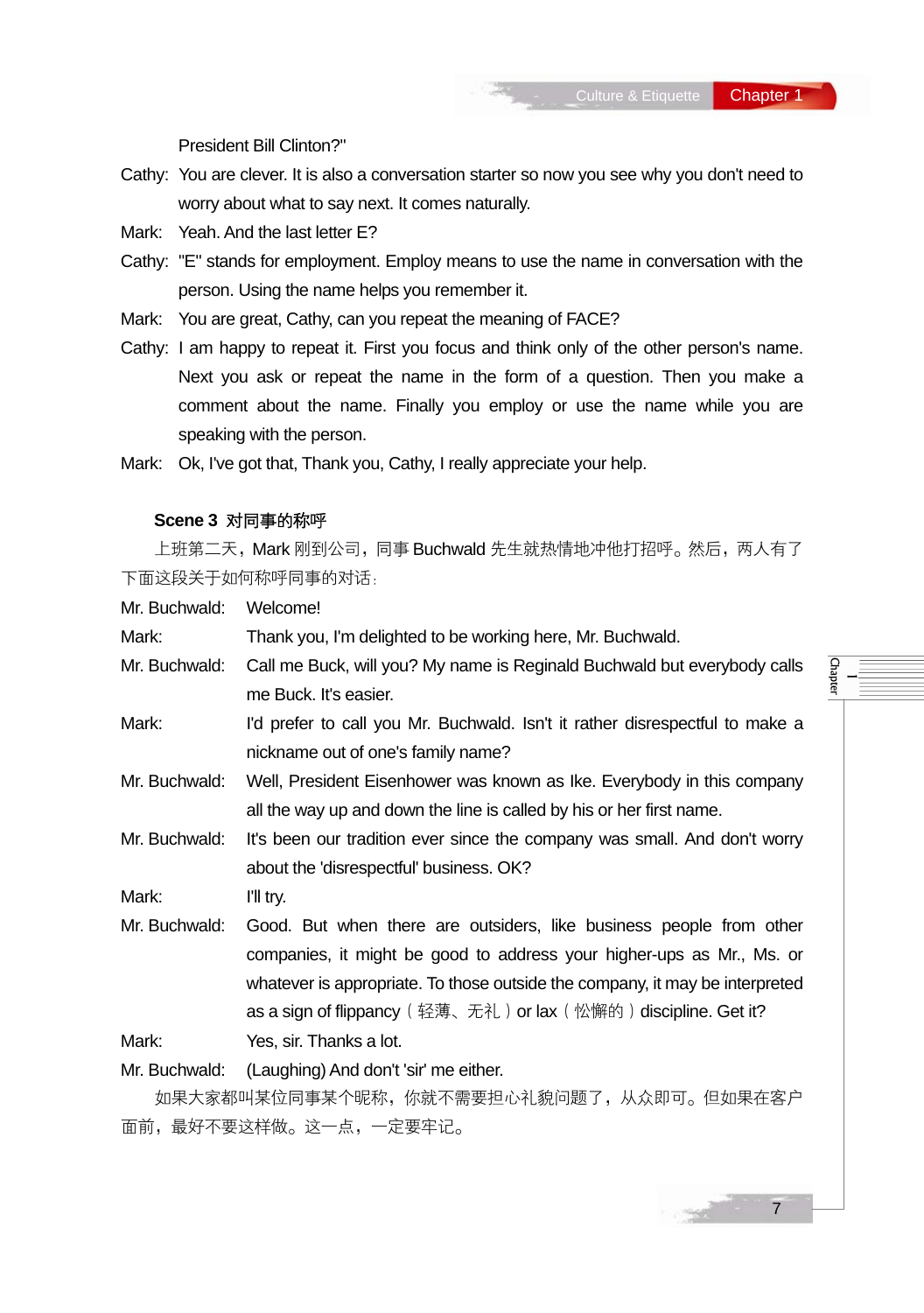#### 英语不"狠", 事业不稳: 进外企必须学好的 99 堂英文课

Part 3  $\overline{\phantom{a}}$  用名言华丽点缀

There is no certainty, only opportunity.

没有一定会怎样,只有可能会怎样。

Failure is never quite so frightening as regret.

比失败更令人恐惧的是懊悔。

ı

Å

It's what you do right now that makes a difference.

你现在所做的是改变现状的关键。

It's not who you are underneath, it's what you do that defines you.

你真正是谁并不重要,重要的是你的所做所为。

## Lesson 3 Using Polite Language in the Office 办公室礼貌用语

我们不仅要选择正确的语言来表达思想,还要选择合适的语言来表达礼貌。比如,当你忙 得焦头烂额时,同事还在喋喋不休地请你帮忙,你烦躁得真想让他滚开,可是说"Go away"肯 定不合适,这时候,一句"Could you give me five minutes?" 既不会让他难堪也能替你解围。 因此,是否选择适当的礼貌用语,对你的职场形象影响重大,关系着你的外企之路是否顺利。

## Part 1 外企知识 1 分钟

 $\overline{\phantom{0}}$ Chapter

英国绅士的多礼世界闻名,这在英语中也能感受得到。英语中一些常见的单词,如:thanks, hello, hi, sorry 等, 均属于最简单的礼貌用语。交谈时对方因感冒而打喷嚏, 一方会说: "Excuse me",而另一方会说:"God bless you!"。在商店,售货员会礼貌地问一句:"Can I help you, please?"。别看美国人随意,但他们会严格注意区分俚语和正规语言,特别是不能在正式场合 乱用俚语。这些都是语言礼貌原则的体现。

再比如,收到礼品,哪怕再不喜欢,他们也会表示: Isn't that lovely! Oh, look at that! 甚 至会用上 great, terrific , gorgeous, fantastic 等夸张的形容词。这并不是虚伪的客套,而是西方 文化的一部分。因此,正确使用礼貌语言,对于融入外企的作用很大。

Part 2 实战英语快狠准

#### **Scene 1** 注意称呼

午餐时分, 饥肠辘辘的 Mark 邀请同事们一起用餐。

Mark: Hi, Are you guys going to lunch?

Cathy: Yes. Would you like to join us?

Mark: Okay.

Cathy: Mark, I need to tell you something while it is on my mind, you used the expression "You guys".

8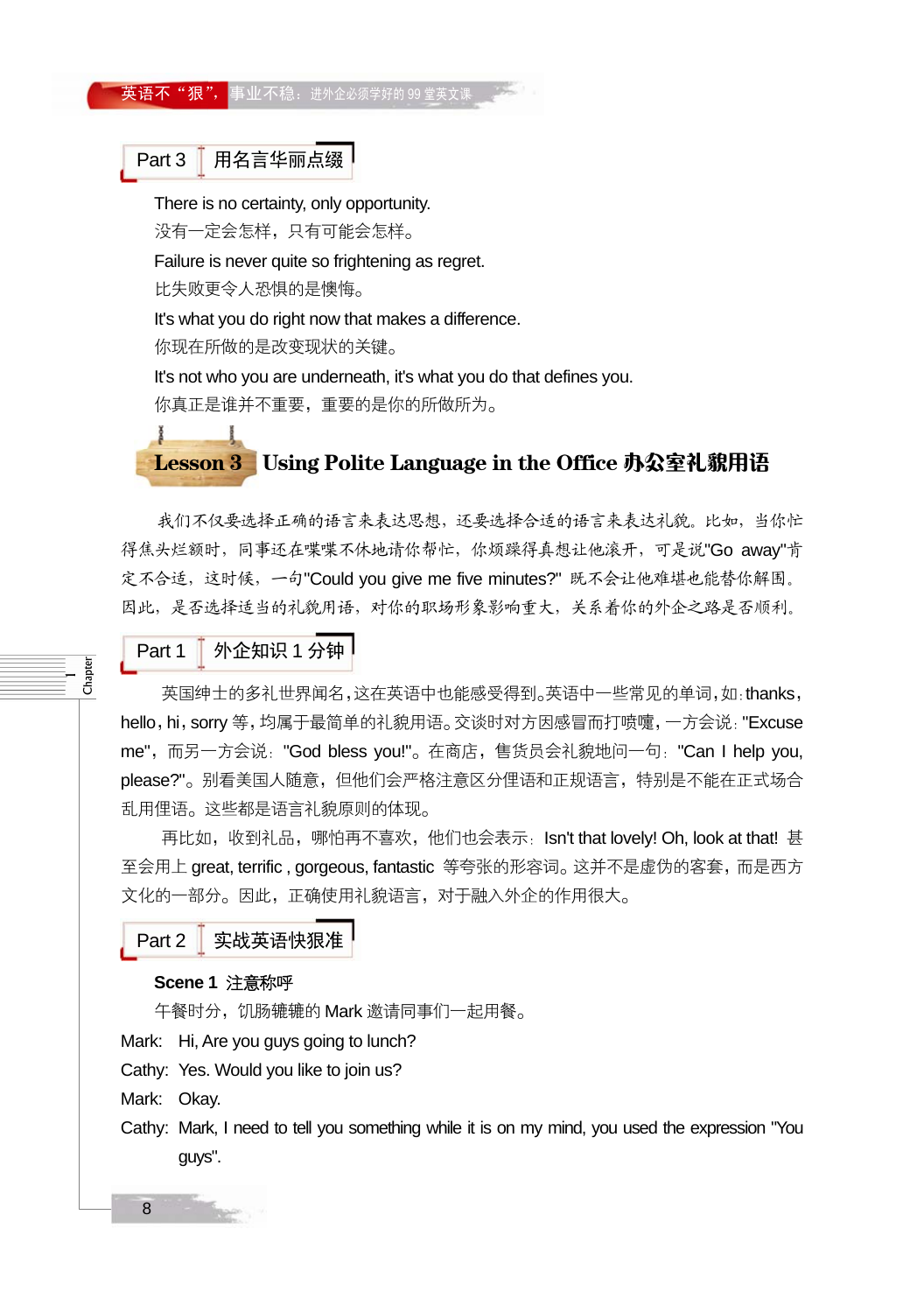Mark: Yes, but I learn it from my American colleges.

Cathy: I know they do, but that doesn't mean it's correct or polite.

Mark: Why?

- Cathy: Because the word "guy" is an informal term that refers to a man or boy. People today use the plural "guys" without regard for gender. That is not correct usage of the word and it demonstrates a lack of polish. If there are male and female, you could have simply asked, "Are you going to lunch?" Or you could have said, "Are you ALL going to lunch?"
- Mark: I see, thanks a lot.

#### **Scene 2** 不用俚语

- Cathy: Mark, I have noticed that when someone says "thank you", your response is always "no problem."
- Mark: I often heard it, isn't it right?
- Cathy: No, lots of people say that in response to "thank you". However, that is not the correct reply. The correct response to "thank you" is "You are welcome." "no problem" is only acceptable when someone asks if you have problem with something.
- Mark: I get it, thank you.

#### **Scene 3** 向人问路

Mark: Excuse me?

Stranger: Yes. Can I help you?

Mark: Yes, please. I'm looking for Mr. Macmillan's office. Do you know where it is? Stranger: I'm sorry, I don't know, but the guard over there should know.

#### **Scene 4** 寻找餐厅

Mark: Excuse me, madam?

Stranger: Yes. What can I do for you?

Mark: I'm new here and I can't seem to find the lunch room.

Stranger: Oh, it's right downstairs. I'm going there myself. Just follow me.

#### **Scene 5** 回应欢迎

Terry: Hi there! My name's Terry Graham. You're new around here, huh?

- Mark: Yes. My name's Mark Lin. I just started a couple of weeks ago.
- Terry: Well, if there's anything I can do for you, let me know.
- Mark: Thanks, I appreciate that!

—<br>— Chapter